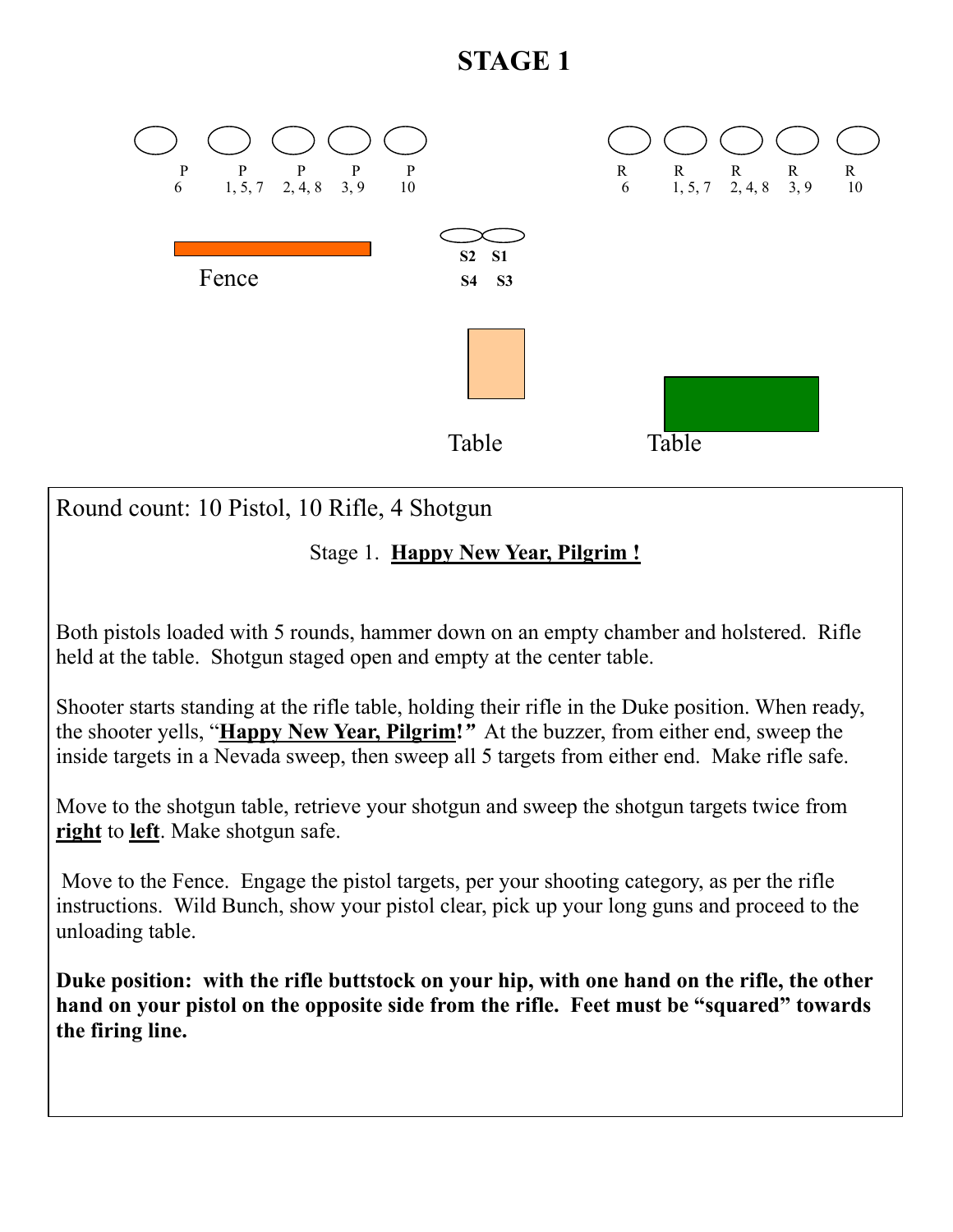## **STAGE 4**



Round count: 10 Pistol, 10 Rifle, 4 Shotgun

## Stage 4. **What Did You Say!**

Both pistols loaded with 5 rounds, hammer down on an empty chamber and holstered. Rifle staged on the table. Shotgun staged open and empty at the center table.

Shooter starts standing at the table, holding the saddlebags in one hand and the lasso in the other, arms fully extended. When ready, the shooter yells, "**What Did You Say?***"* At the buzzer, drop the lasso and saddlebags and with your rifle, engage the targets in a 1-2-4-2-1 sweep beginning on either end.

Move to the shotgun table, retrieve your shotgun and sweep the shotgun targets twice from **right** to **left**. Make shotgun safe.

Move to the fence, and engage the pistol targets, as per the rifle instructions.

Pick up your long guns and proceed to the unloading table.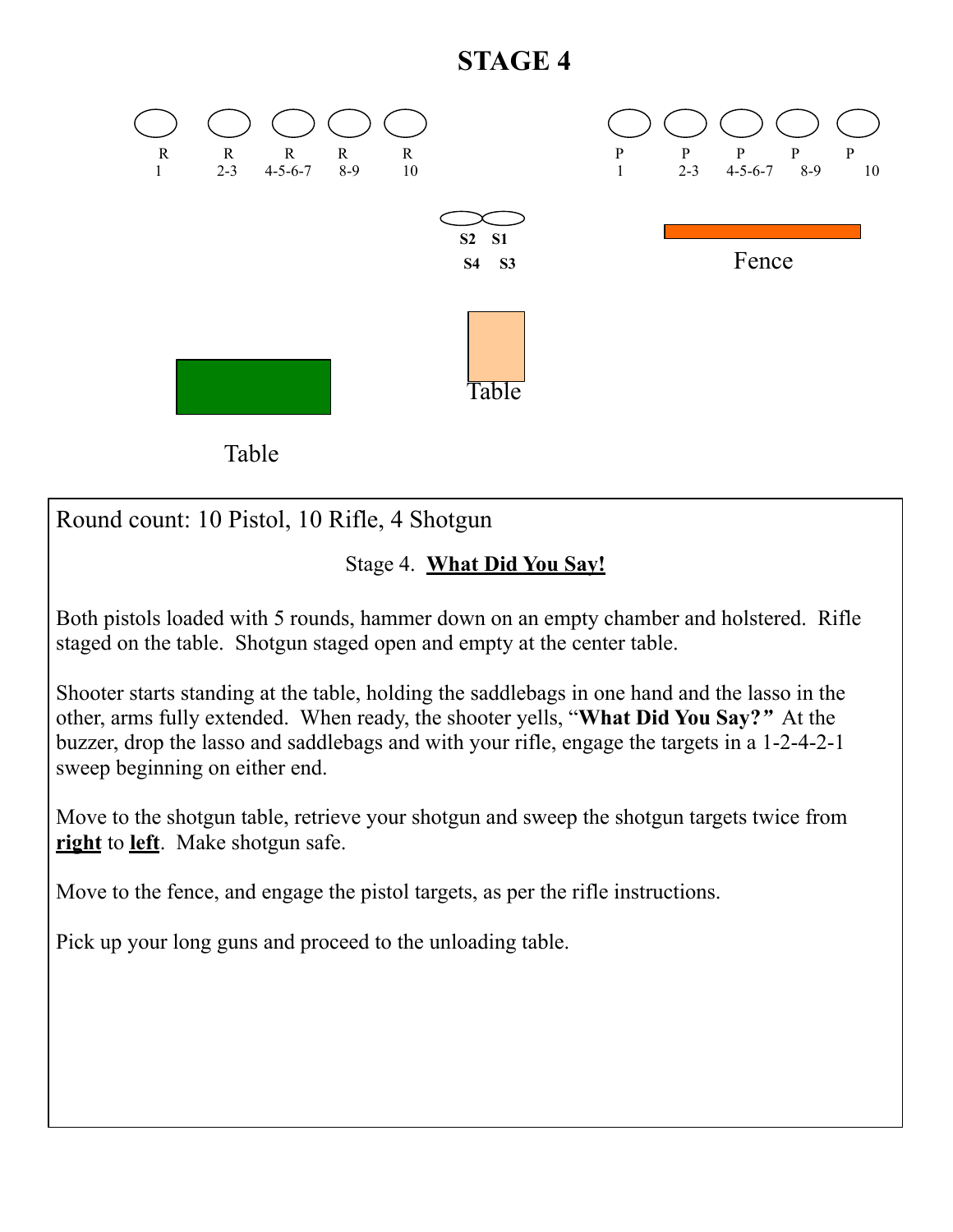

Round count: 10 Pistol, 10 Rifle, 4 Shotgun

Stage 3. **It figures!**

Both pistols loaded with 5 rounds, hammer down on an empty chamber and holstered. Rifle held at the table. Shotgun held open and empty at the center table.

Shooter starts standing at the rifle table, rifle in hands. When ready, the shooter yells, "**It figures!***"* At the buzzer, engage the targets by putting 3 rounds on an inside target, then sweeping all 4 targets from either end and then put 3 rounds on the other inside target. Make rifle safe.

Move to the shotgun table and sweep the shotgun targets twice from **right** to **left**.

Make shotgun safe.

 Move to the Fence. Engage the pistol targets, per your shooting category, in the same order as the rifle, no mirroring required. Wild Bunch, show your pistol clear, pick up your long guns and proceed to the unloading table.